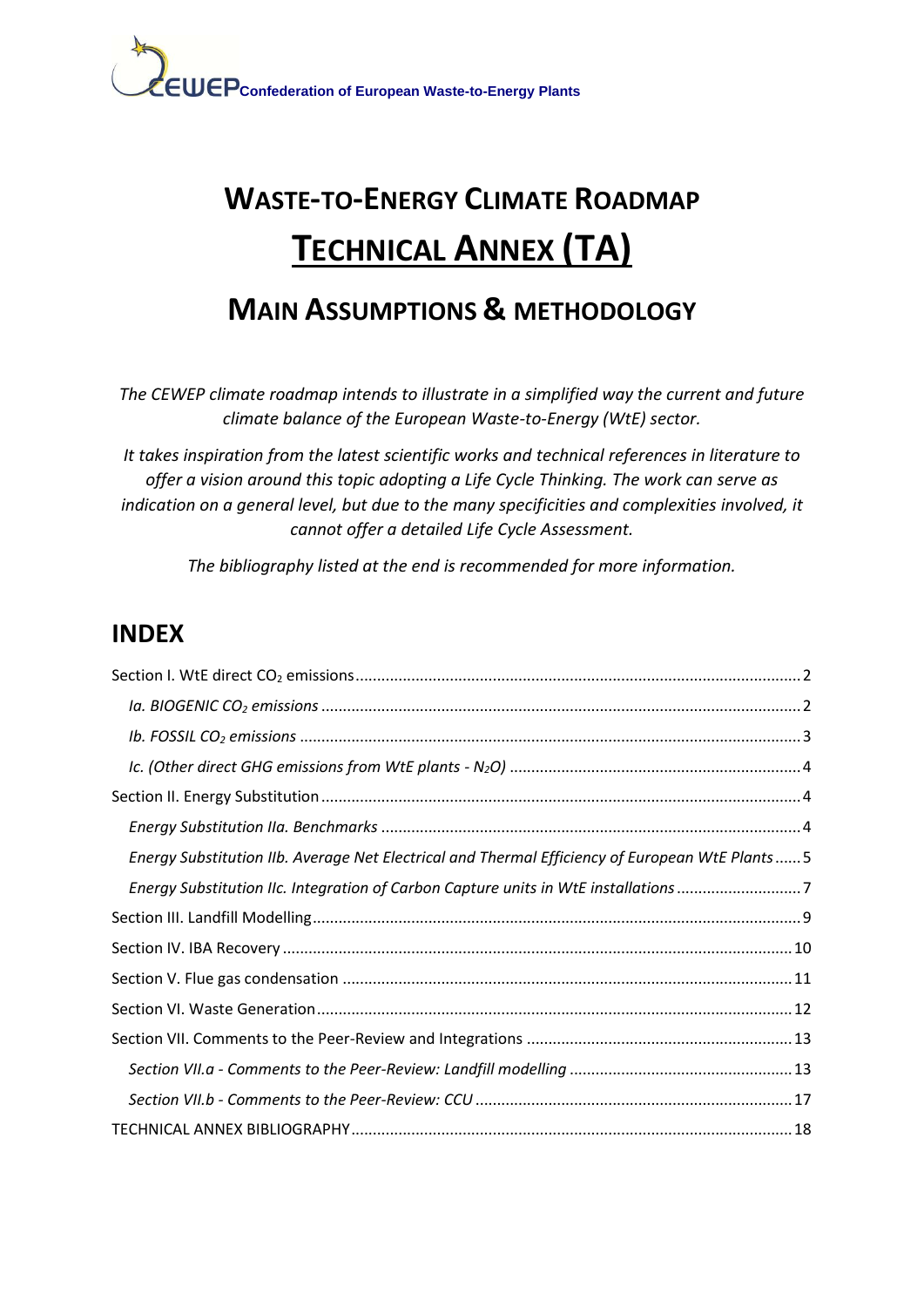### <span id="page-1-0"></span>Section I. WtE direct  $CO<sub>2</sub>$  emissions

In a conventional WtE installation, carbon contained in residual waste is almost completely transformed (more than 99%) into  $CO<sub>2</sub>$ . This generates at the stack, depending on the waste composition, an emission close to one tonne of  $CO<sub>2</sub>$  per tonne of waste treated. This simple but consolidated ratio [1] can be then applied as an average on EU level for conventional WtE facilities that treat mixed non-recyclable waste coming from municipal activities together with similar residual waste from commercial and industrial activities.

The total  $CO<sub>2</sub>$  generated by WtE depends on the composition of residual waste and can be differentiated in two categories according to its origin:

- 1. **biogenic CO2**, coming from the biodegradable fraction of different waste streams, such as residual paper and cardboard, wood, leather, kitchen waste and green residues, not suitable for separate collection systems and recycling;
- 2. **fossil CO2**, coming mainly from fossil-based waste such as residual plastics, textiles of fossil origin, etc.

By the determination of one of the two fractions, the other can be found by difference.

#### <span id="page-1-1"></span>*Ia. BIOGENIC CO<sup>2</sup> emissions*

There are essentially two ways for the determination of biogenic  $CO<sub>2</sub>$  emissions: experimental (via radiocarbon dating - 14C analysis of carbon dioxide sampled from the flue gas) or modelling (via software through mass and energy balance calculations using the balance method).

On average, **the share of biogenic CO<sup>2</sup> emissions monitored at European level by WtE plants is around 60%, while the remaining 40% is fossil.** These values have been recorded by CEWEP WtE plants operators across Europe (Sweden, Denmark, Germany, Italy, etc.) and also confirmed in the scientific literature.

For example, Larsen et al. (2013) compared the biogenic carbon content determined via different methods and found that typically two-thirds of the  $CO<sub>2</sub>$  is biogenic and one third is fossil in flue gas produced by Danish incinerators. [2]

These results are also aligned with an investigation conducted by Fuglsang et. al (2014) comparing different sampling and measurement methodologies, data variation and uncertainty. [3]

More technical information on methodologies and standards can also be found on the Swedish investigation by Avfall Sverige on the determination of the fossil carbon content in combustible municipal solid waste in Sweden. [4]

More recently (November 2020), a French study on the determination of the biogenic and fossil content in waste found that the average **biogenic part of the CO<sup>2</sup> emissions emitted by the WtE plants analysed resulted in 58%,** which corresponds to an average 67% biomass content of the total residual waste treated and an average 55% renewables share in energy production by WtE plants. The results vary a lot depending where the plant is located, hence on the composition of waste and how effectively plastic waste (and biowaste) collection is implemented. The project "UIOM 14C" has been developed by Cabinet Merlin and ENVEA in collaboration with the French Environment Agency ADEME and FNADE, representing the private waste management industry in France. In the study,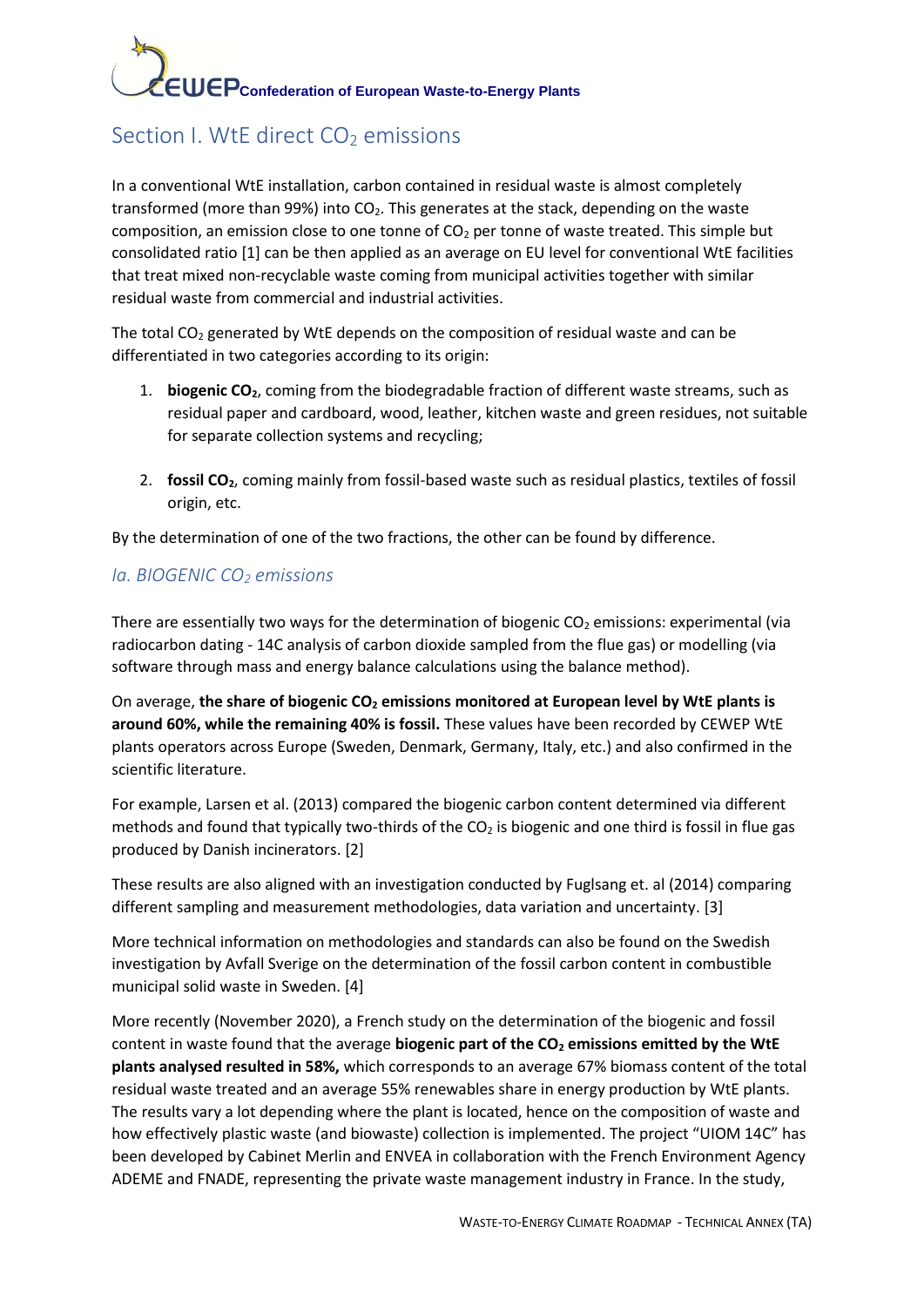## $\mathbf{C}\mathbf{C}$   $\mathbf{C}\mathbf{C}$   $\mathbf{C}$   $\mathbf{C}$   $\mathbf{C}$   $\mathbf{C}$   $\mathbf{C}$   $\mathbf{C}$   $\mathbf{C}$   $\mathbf{C}$   $\mathbf{C}$   $\mathbf{C}$   $\mathbf{C}$   $\mathbf{C}$   $\mathbf{C}$   $\mathbf{C}$   $\mathbf{C}$   $\mathbf{C}$   $\mathbf{C}$   $\mathbf{C}$   $\mathbf{C}$   $\mathbf{C}$   $\mathbf{C}$   $\mathbf{$

148 representative samples of more than 2 million tonnes of waste incinerated in 10 French WtE plants have been collected through a monthly measurement campaign, applying the "MassBio2" method.



*Figure1: Summary Slide of The French "UIOM 14C" project and the "MassBio2" method, November 2020*

**[The full study is available online \(in French\) at this link.](https://www.ademe.fr/determination-contenus-biogene-fossile-ordures-menageres-residuelles-dun-csr-a-partir-dune-analyse-14c-co2-gaz-post-combustion) [5]** [At this Youtube link,](https://www.youtube.com/watch?v=uH8WYD_e0UM&t=159s) a nice animation by ENVEA shortly explains how this study worked.

According to the IPCC guidelines [6], the biogenic  $CO<sub>2</sub>$  is considered carbon neutral and, as conventionally adopted in Life Cycle Assessment modelling, its climate burden is equal to zero. Christensen et al. (2009) for example discussed the principles applied to  $CO<sub>2</sub>$  accounting in waste management, concluding that releases of biogenic  $CO<sub>2</sub>$  into the air should not be counted as contributing to climate change. [7]

#### <span id="page-2-0"></span>*Ib. FOSSIL CO<sup>2</sup> emissions*

As said before, once the biogenic fraction is determined via 14C analysis or software modelling, the fossil CO<sub>2</sub> fraction can be found by difference. Hence, in this case, the fossil CO<sub>2</sub> fraction is considered on average 40% of the total  $CO<sub>2</sub>$  at the stack.

As reported in the Figure above, the French study estimated an average fossil CO2 emission factor of 382 kg CO<sub>2</sub>/tonne of waste treated. Bisnella et al. [1] considers a fossil carbon content in waste emitted into the atmosphere of 370 kg  $CO<sub>2</sub>/$ tonne of waste treated.

Taking into account:

- 1. the variability of the waste composition, hence the fossil-biogenic  $CO<sub>2</sub>$  share at the stack;
- 2. the modest fossil  $CO<sub>2</sub>$  emissions of the auxiliary fuel used during start-up/shutdown or for operational purposes (diesel oil or natural gas, which could account  $0.8\%$ -1% of the total CO<sub>2</sub> emissions – Astrup et al. also concluded that combustion of auxiliary fuels only appears to have a marginal contribution of about a few percent of the direct emissions [18])
- 3. the upstream and downstream fossil emissions of the WtE process (material and chemicals use), adopting a Life Cycle Approach
	- ➔ the total fossil CO<sup>2</sup> emission factor can be rounded up to **400 kg CO2eq per tonne of waste treated**, as average for the WtE sector in Europe.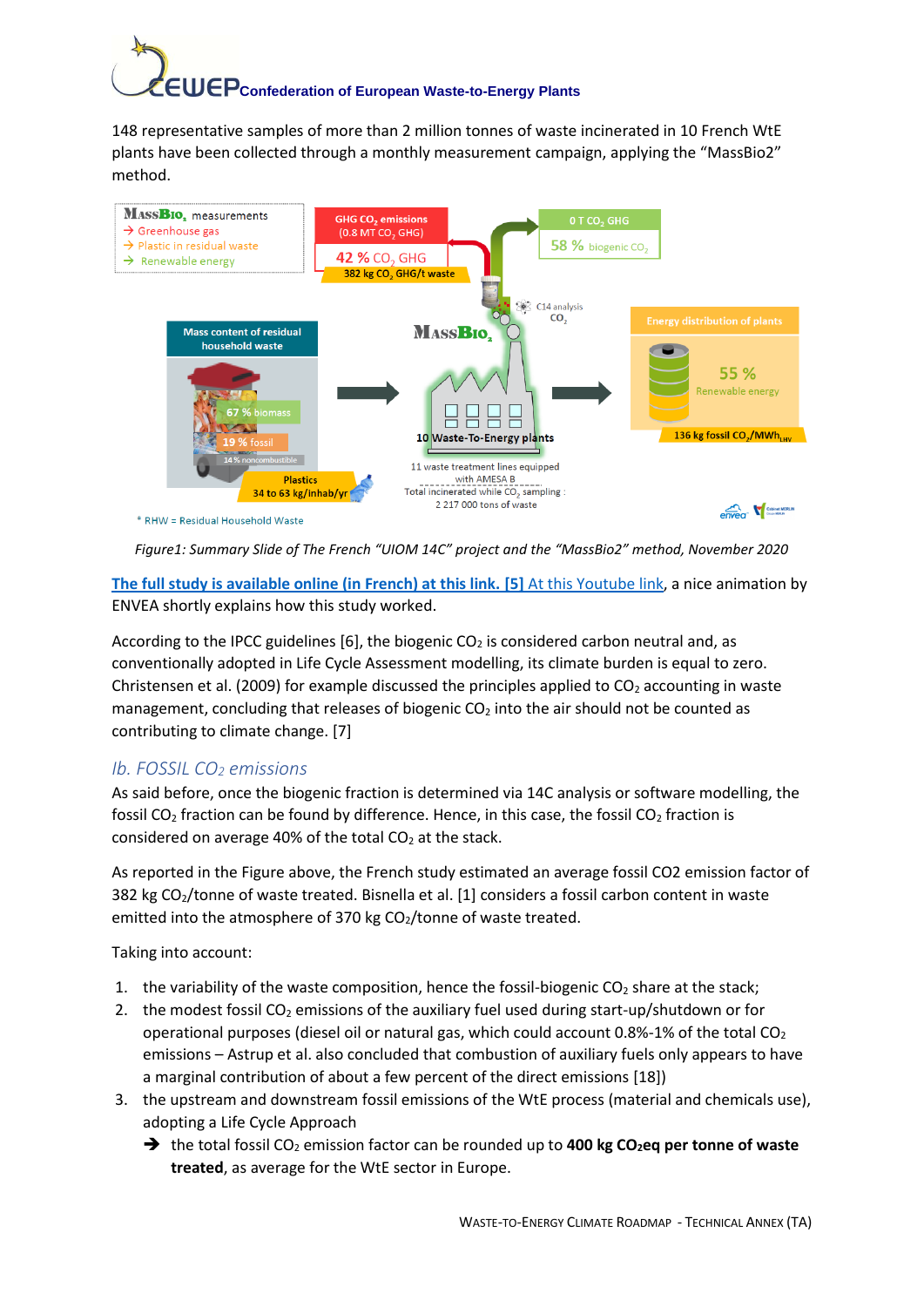#### <span id="page-3-0"></span>*Ic. (Other direct GHG emissions from WtE plants - N2O)*

Nitrous oxide ( $N_2O$ ) is formed in the flue gas from nitrogen present in the air and in the waste input. Depending on the flue gas cleaning system, nitrous oxides may also be emitted from a WtE facility. Generally, the amounts are very small compared with  $CO<sub>2</sub>$  emissions; however, as N<sub>2</sub>O is a more potent greenhouse gas than  $CO<sub>2</sub>$  these emissions should be also assessed.

In 2009, the work by Astrup et al. "*Incineration and co-combustion of waste: accounting of greenhouse gases and global warming contributions*" found that the main greenhouse gas (GHG) emissions (in terms of kg CO<sub>2</sub>eq/t residual waste treated) directly emitted by WtE from the combustion processes is related to the fossil carbon contained in the waste, while  $N_2O$  emissions appeared to contribute by less than 2%. Astrup et al. concluded that  $N_2O$  emissions are insignificant and may be neglected when estimating global warming contributions for incineration and coincineration of waste. [18]

Considering finally the latest technological developments in flue gas cleaning systems, N<sub>2</sub>O concentrations at the stack of a modern WtE plant can be also considered irrelevant today.

Hence,  $N_2O$  emissions do not represent a significant impact on the climate balance of a WtE facility and were not represented in the simplified figures of this Roadmap.

### <span id="page-3-1"></span>Section II. Energy Substitution

#### <span id="page-3-2"></span>*Energy Substitution IIa. Benchmarks*

A WtE plant generates power and/or heat which avoids generation of heat and electricity from conventional sources. Depending on what source substituted is considered, different  $CO<sub>2</sub>$ eq emissions savings can be achieved.

In this work the power and/or heat generated by WtE installations were benchmarked with the **European electricity and heat grid mix** respectively. Additionally, the CO<sub>2</sub>eq benefits of energy substitution by WtE include the expected changes to the electricity and heat mix in the future.

| Benchmarks [kgCO <sub>2</sub> /kWh] | <b>Today Scenario</b> | <b>Future Scenario</b> |  |  |  |
|-------------------------------------|-----------------------|------------------------|--|--|--|
| <b>Electricity Grid Mix</b>         | 0.415                 | 0.15                   |  |  |  |
| <b>Heat Grid Mix</b>                | 0.215                 | 0.162                  |  |  |  |

The values for the average European electricity and heat mix have been adopted from the recent study "*CO<sup>2</sup> reduction potential in European waste management*", by Prognos and CE Delft (January 2022, available **[at this link](https://ce.nl/wp-content/uploads/2022/02/CE_Delft_Prognos_210169_CO2_reduction_potential_European_waste_mngt_FINAL.pdf)**). [8]

While the electricity grid will see a higher penetration of renewables, i.e. a significantly lower emission factors in the future, the **heat sector is much more difficult to decarbonize** due to the high share of fossil fuel sources that are still present.

Considering the greater decarbonization challenges of the heat sector and an assessment of the European Commission showing slight variations in the heat mix [9], the study by Prognos and CE Delft assumed a stable  $CO<sub>2</sub>$  emission factor for the heat mix in the future.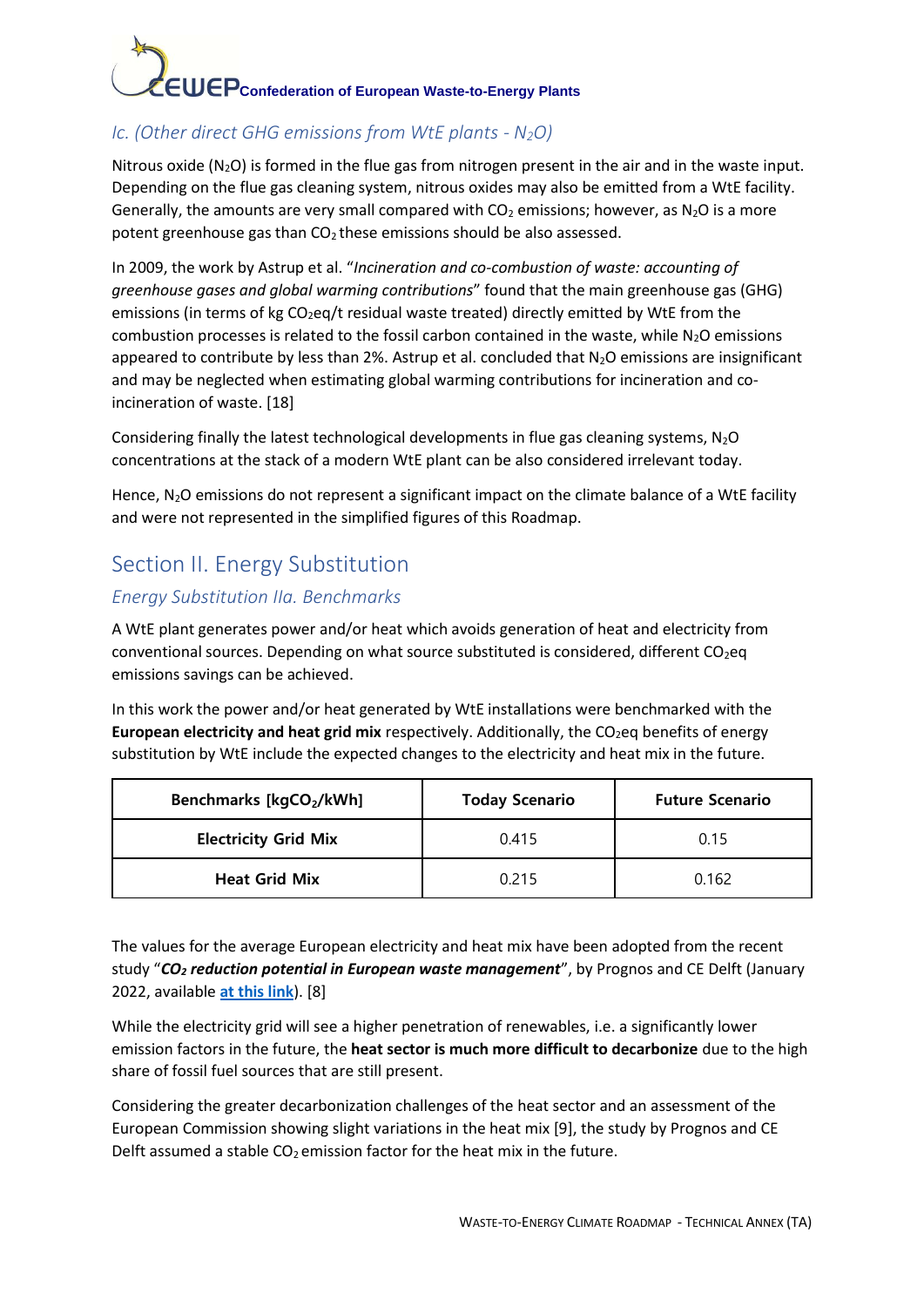Adopting a more conservative approach, in this work a lower emission factor for the European heat grid mix was considered for the future scenario, assuming that the most  $CO<sub>2</sub>$  intensive sources – oil, coal and lignite – will be completely phased out for heat production and supply.

Based on the supplementary material of the work by Bisnella et al. [1], an average mix of natural gas and biomass has been assumed for heat production in the future:

| <b>Average future Heat Mix</b> | $0.162$ [kgCO <sub>2</sub> /kWh] |
|--------------------------------|----------------------------------|
| Average future Heat Mix        | $0.045$ [kgCO <sub>2</sub> /MJ]  |
| Biomass - Heat                 | $0.02$ [kgCO <sub>2</sub> /MJ]   |
| Natural Gas - Heat             | $0.07$ [kgCO <sub>2</sub> /MJ]   |

A different approach could have also been used for assessing the energy substitution benefits by WtE: instead of considering the European electricity and heat grid mix as a benchmark, it can be assumed that the energy generated at WtE plants avoids the most carbon intensive conventional power generation technologies, i.e. fossil fuel sources.

Adopting this approach, the energy substitution benefits by WtE would have resulted higher.

For the sake of simplicity and more conservatively, the energy generated by WtE installations in Europe was assumed to replace the average energy mix of the grid. This is the approach always considered as baseline for the two scenarios of this work ("status quo" and "future").

As further improvement of this work, multiple energy scenarios could be chosen in order to span from fossil fuel-based energy sources to non-fossil based energy sources for assessing the  $CO<sub>2</sub>$ eq savings by WtE energy substitution.

For reference, a comprehensive sensitivity analysis on the variations of the energy substitution by WtE (with and without the integration of carbon capture technologies) under different energy scenarios was developed by Bisinella et al. [1]

This analysis showed how the emission factors of the energy system chosen as benchmark can significantly change the climate change impact of WtE plants and how the largest savings are obtained when the energy system considered is based on fossil fuels.

Similarly, a sensitive analysis on the CO<sub>2</sub>eq savings of the Amager Bakke WtE plant in Copenhagen integrated with CCS was conducted by Bisinella et al. under different energy system scenarios (from natural gas only to higher penetration of renewables such as wind, solar and biomass in accordance with the energy forecast in the Denmark). [10]

#### <span id="page-4-0"></span>*Energy Substitution IIb. Average Net Electrical and Thermal Efficiency of European WtE Plants*

The references values are based on an extensive data collection done internally within CEWEP members (April 2021).

The average efficiency values are expressed as weighted averages on the plants' treatment capacities and plants' type: **Electricity-Only, Combined Heat&Power (CHP), Heat-Only** (see *NOTE 4*).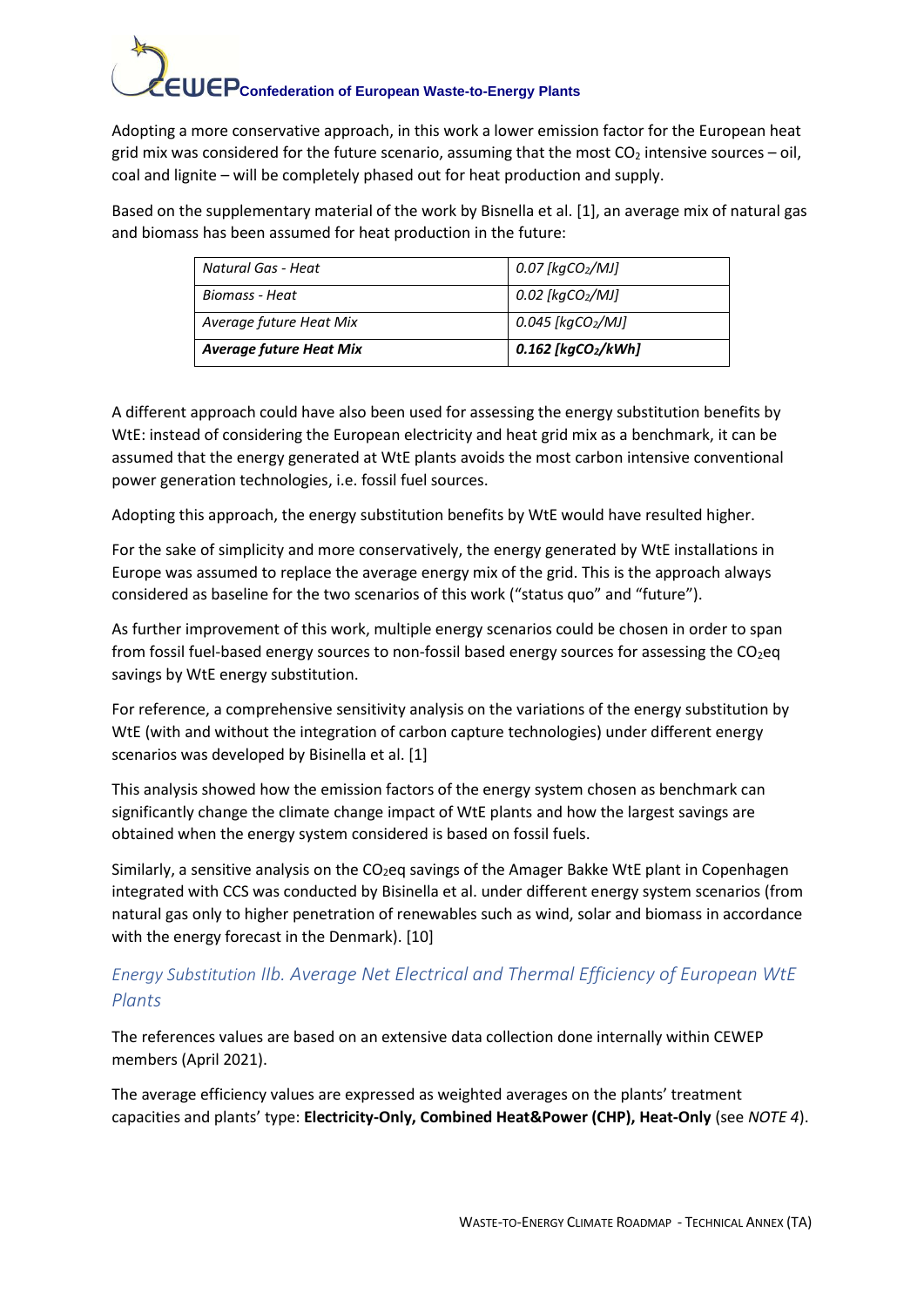With this regard, the average net efficiencies do not represent a specific WtE plant, but they are representative of the **overall European WtE fleet**:

| <b>WtE Efficiency [%]</b>     | <b>Today Scenario</b> | <b>Future Scenario</b> |  |  |  |
|-------------------------------|-----------------------|------------------------|--|--|--|
| <b>Net Electricity Export</b> | 15%                   | 20.4%                  |  |  |  |
| <b>Net Heat Export</b>        | 32%                   | 43.3%                  |  |  |  |

| <b>WtE Production rate</b><br>[MWh/tonne] | <b>Today Scenario</b> | <b>Future Scenario</b> |  |  |  |
|-------------------------------------------|-----------------------|------------------------|--|--|--|
| <b>Net Electricity Export</b>             | 0.4                   | 0.58                   |  |  |  |
| <b>Net Heat Export</b>                    | 0.9                   | 1 23                   |  |  |  |

#### *NOTES:*

#### *NOTE 1 – Values are representative of the effective conditions of the European WtE fleet:*

The numbers reported above are yearly averages including shut down periods, maintenance stops, etc., i.e representing on average the actual operating status of WtE plants in Europe. Energy efficiency values based on the plant's nominal power capacity or based on design conditions would be higher.

#### *NOTE2 – PLANT AGE:*

The numbers reported are a representative sample of the whole European WtE fleet which includes plants also very diverse in terms of years of service. Net energy efficiency values for newer plants are typically higher than existing ones.

#### *NOTE3 – SIZE:*

The numbers are expressed as weighted averages on the plants' treatment capacities. Plant size affects energy performances too.

#### *NOTE4 – PLANT TYPES:*

The reported Net Export Efficiency and Net Production Rate for Electricity and Heat are overall weighted averages on the plants' treatment capacities and plants' type but it's important to make a distinction between plants producing electricity only, combined heat and power generation (CHP) and heat only. From a thermodynamic point of view, this distinction is also fundamental to consider when assessing the energy substituted by WtE and the relative  $CO<sub>2</sub>$  savings for the equivalent production of electricity and heat.

While WtE plants' performances in electricity only mode could be considered very similar, on average in Europe, the same does not apply for CHP plants. Other than size and age, another factor that significantly affects the numbers of the table above for CHP is the power-to-heat ratio. Cogeneration plants use a single process to generate both electricity and usable heat (or cooling), but have the flexibility to select, depending on various factors, which one to prioritise.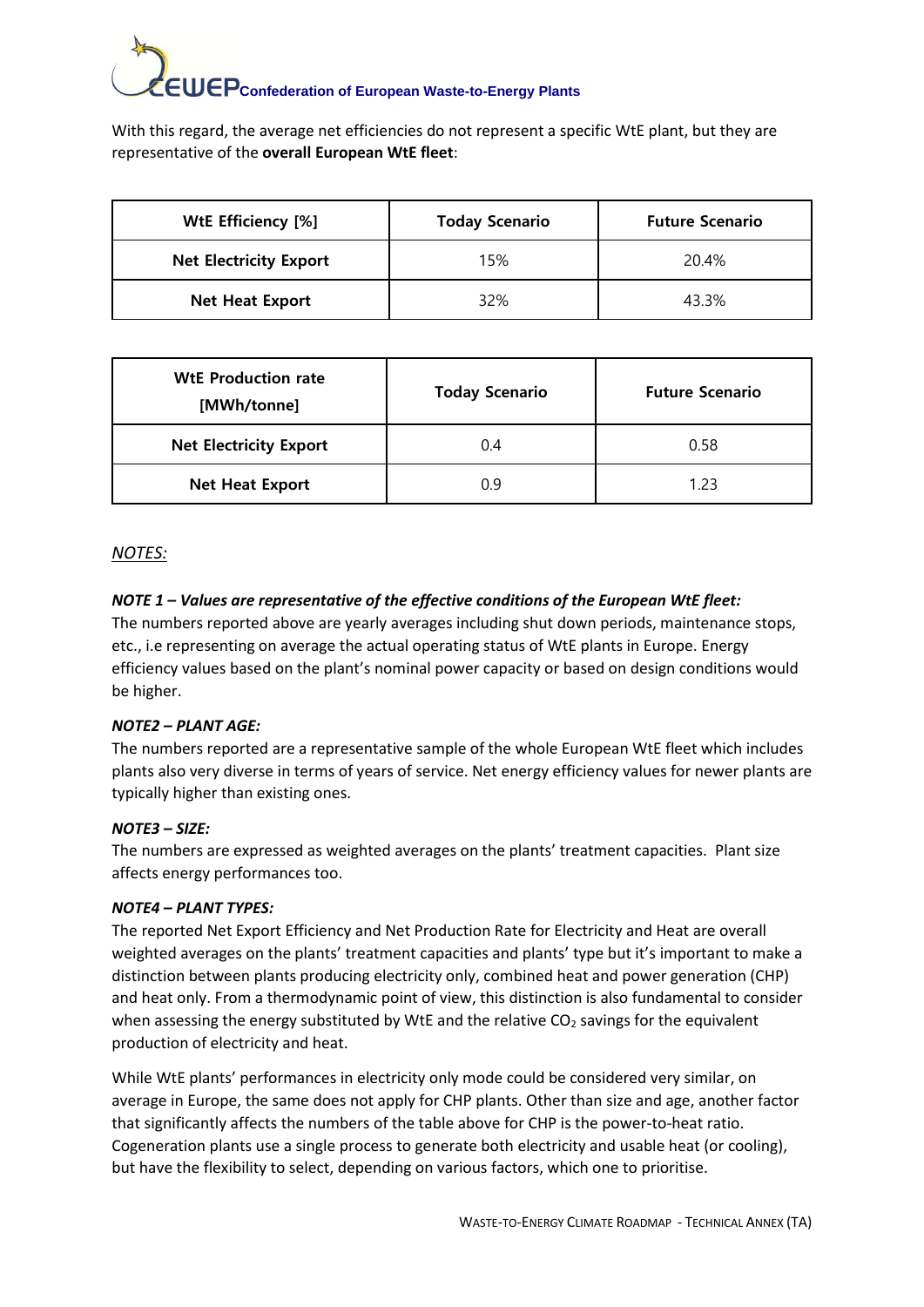**WtE CHP plants' performances vary significantly from the seasonality and the location**, in other words they directly depend on the local set-up for the electricity and heat supply. CHP located in colder countries (Northern-Central Europe) are typically more oriented towards heat production and therefore prioritise generating heat rather than electricity (higher thermal production rates), whereas warmer countries (Southern Europe) are typically more oriented towards electricity production (higher electrical production rates) and are perfectly able to operate in electricity-only mode during warmer seasons. This is why for CHP plants rather than referring to an energy efficiency range (such as for electricity only plants), it is more appropriate to talk about working ranges, as Net Electricity Export Efficiency and Net Heat Export Efficiency for CHP plants are directly correlated.

The majority of WtE plants in Europe are CHP both in terms of number of plants and in terms of capacity (size).

|                          | <b>CHP</b> | <b>Electricity Only</b> | <b>Heat Only</b> |
|--------------------------|------------|-------------------------|------------------|
| Size (capacity)          | 69%        | 25.5%                   | 5.5%             |
| <b>Number of plants:</b> | 67.6%      | 22.1%                   | 10.3%            |

According to CEWEP latest data analysis, the European distribution of the WtE fleet is:

CHP plants are more than double both in terms of capacity and in terms of number of plants than electricity only ones. Heat only plants represent instead a minor part of the total, and in general are smaller plants. The predominance of CHP WtE plants in the European fleet is also in line with the previous [CEWEP Energy Efficiency report](https://www.cewep.eu/wp-content/uploads/2017/10/1069_13_01_15_cewep_energy_report_iii.pdf) [11] and with an overview for the WtE sector done by the JRC "[Status and Opportunities for Energy Recovery from Municipal Solid Waste in Europe](https://link.springer.com/article/10.1007/s12649-018-0297-7)" [12] (work published in 2018, European WtE data for 2015 as reference year).

#### *NOTE5 – Correlation between the efficiency and the production rate:*

Average LHV (from CEWEP data analysis) results ca. **10 MJ/kg on European level**

#### *NOTE6 – FUTURE:*

for this work, CEWEP also provided an outlook of the overall European WtE fleet performances in the future.

Higher net efficiencies for both heat and power recovery are predicted, based on the assumption that some older plants will be substituted by more efficient facilities, typically as CHP plants that will gradually also become more present in Europe in the future.

This also reflects a higher commitment of the WtE sector towards a continuous improvement.

#### <span id="page-6-0"></span>*Energy Substitution IIc. Integration of Carbon Capture units in WtE installations*

As described in the previous section, it is assumed that in a future scenario the overall European WtE fleet efficiency will increase, due to increased performances and a higher presence of CHP facilities.

However, with the application of CCUS technologies, the significant energy penalty of the  $CO<sub>2</sub>$ capturing process must be accounted.

It is assumed that when CCUS technologies will be integrated into WtE plants, flue gas condensation will be essential to help compensating the significant energy penalty of the  $CO<sub>2</sub>$  capturing process.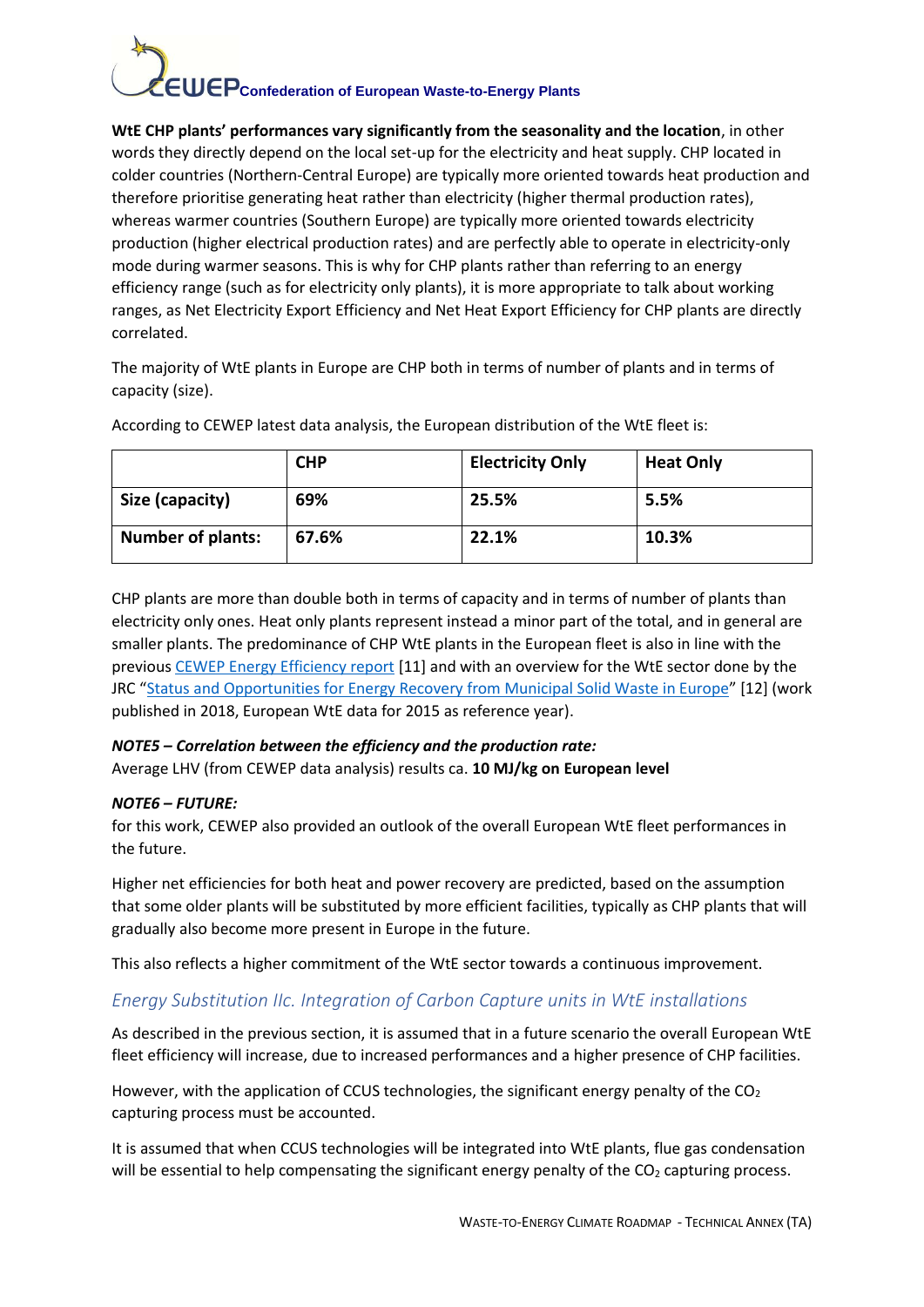Heat pumps will also require electricity, but on the contrary more heat will be recovered from the flue gas and made available for heat supply in the district heating and/or cooling network.

Also, the heat generated in the  $CO<sub>2</sub>$  capturing process can be partly recovered when coupled to the steam/heat cycle of the WtE plant.

Overall, it is estimated that the integration of carbon capture technologies in combination with heat pumps will severely reduce the net electricity production by half (approximately -50%) while the heat production will be increased by 20%.

These values were adopted from the investigation by Bisinella et al. [1] [10].

Similarly, the IEAGHG report on the application of carbon capture technologies in the WtE sector showed that on a district heating scheme through the integration of a heat pump, it is possible to recover enough energy from the WtE process to cover the needs of the  $CO<sub>2</sub>$  capture system. [13]

The combination of all these effects leads to new values for the net Electricity&Heat export by WtE plants to be considered in the future scenario with CCUS:

| <b>WtE Production rate</b><br>[MWh/tonne] | <b>Today</b><br><b>Scenario</b> | <b>Future</b><br><b>Scenario</b> | <b>CCUS Energy</b><br>Penalty | <b>Future Scenario</b><br>including CCUS penalty |  |  |
|-------------------------------------------|---------------------------------|----------------------------------|-------------------------------|--------------------------------------------------|--|--|
| <b>Net Electricity</b><br><b>Export</b>   | 0.4                             | 0.58                             | $-50%$                        | 0.29                                             |  |  |
| <b>Net Heat Export</b>                    | 0.9                             | 1.23                             | $+20%$                        | 1.476                                            |  |  |

**NOTE:** the energy penalty of CCUS is mostly associated with the use of steam in the CO<sub>2</sub> capturing process itself that reduces the amount of steam sent to the turbine and thus introduces the main penalty reflected on the net electricity generated by the WtE facility.

The extra energy requirements for  $CO<sub>2</sub>$  compression and transport should be also considered. For simplicity, their impact on the total climate balance is already incorporated to the overall CCUS penalty considered above.

As carbon capture technologies will improve and as new configurations will be developed for their optimal integration into WtE plants, the overall energy penalties and auxiliaries' requirements for CCUS processes will be also reduced in the future.

**NOTE:** conservatively, a full-scale CO<sub>2</sub> capturing system (85% capturing rate) has been taken as a reference for assessing the energy penalties of CCUS by default in this work [1]. However, a partial CO<sup>2</sup> capture (**50% capturing rate**) has been considered as baseline for the main figures developed in the Roadmap. A lower amount of  $CO<sub>2</sub>$  captured per tonne of waste treated would hence imply less energy requirements by the capturing installations accordingly.

*NOTE:* it is out of scope of this work to provide a full LCA of the different paths that the captured CO<sub>2</sub> could have beyond the boundaries of WtE installations. For a further assessment, the work *"Climate Change impacts of introducing carbon capture and utilisation (CCU) in waste incineration"* by Christensen et. all (2021) is suggested. [14]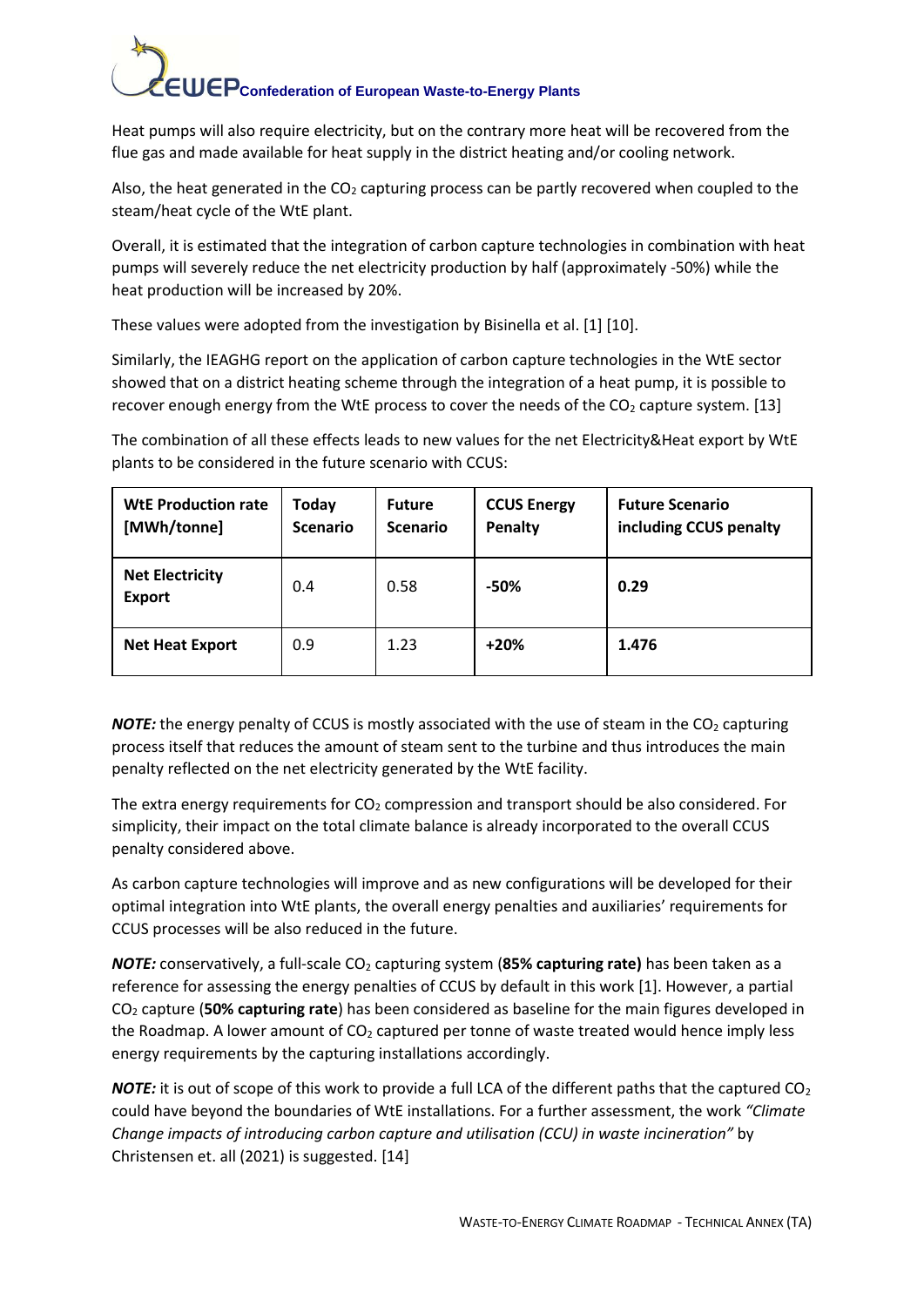### <span id="page-8-0"></span>Section III. Landfill Modelling

Other than the possible CO2eq emission savings of energy substitution, a second important contribution of GHG savings from WtE comes from landfill diversion. WtE avoids residual waste going to landfills which can emit significant amounts of methane, depending on their technological level and other variables to be accounted.

In this Roadmap, an emission factor of **600 kg CO2eq/t residual waste treated** has been considered for landfills as European average, hence for considering the  $CO<sub>2</sub>$ eq savings of landfill diversion through WtE.

The value is adopted from the recent study "*CO<sup>2</sup> reduction potential in European waste management*", by Prognos and CE Delft (January 2022, available **[at this link](https://ce.nl/wp-content/uploads/2022/02/CE_Delft_Prognos_210169_CO2_reduction_potential_European_waste_mngt_FINAL.pdf)**). [8]

The study considered an emission factor of **617 kg CO2eq/t residual waste treated**, based on the Ecoinvent inventories of materials 'to sanitary landfill', with an average **methane recovery rate of 53%**.

Prognos and CE Delft compared also the numbers extracted from the Ecoinvent database with the work by Wang et. al [15]. This study shows a range in  $CO<sub>2</sub>$  emission factors for three methane capturing techniques (passive venting, flaring and energy recovery) and for different methane decay rates, with an average value of **608.5 kg CO2eq/t residual waste treated**.

The CO<sub>2</sub> factors chosen in the study by Prognos and CE Delft felt within the range for the flaring technique as reported by Wang et al. [15], as on a 20-year as on 100-year time horizon. The passive venting has a (much) higher  $CO<sub>2</sub>$  factor whereas the energy recovery has a lower  $CO<sub>2</sub>$  factor. The Ecoinvent models were, therefore, considered by Prognos and CE Delft to be representative for landfilling on average in Europe.

Hence the value of **600 kg CO2eq/t residual waste treated**, representative on average of conventional landfill with flaring, can be considered the technological level in the middle between landfills without flaring and any type of energy recovery at all on one end and highly engineered landfills with methane capture and energy recovery on the other.

However, it can be very complex to simplify landfill modelling with just one numerical average for all Europe as multiple factors should be accounted. As said, the main type of landfills can be classified under 3 categories: open dumps or landfills without flaring, conventional with flaring, engineered with energy recovery. Additionally, the scientific literature suggests wider sensitivities analysis that, other than the technological level of landfills, consider the possibility of considering carbon credits, different decay rates for methane, a static vs. a dynamic approach, etc. [15]

Due to the high variations associated with landfill modelling, this Roadmap also investigated how the final balance of WtE would change even if the important benefits associated with landfill diversion would be excluded.

The climate benefits of landfill diversion are left as an indication and the scenarios without landfill diversion were considered as the reference scenarios when estimating the total reduction potentials of the WtE sector equipped with CCUS.

More precise considerations on landfill diversion are also addressed later in *Section VII. Comments to the Peer-Review and Integrations.*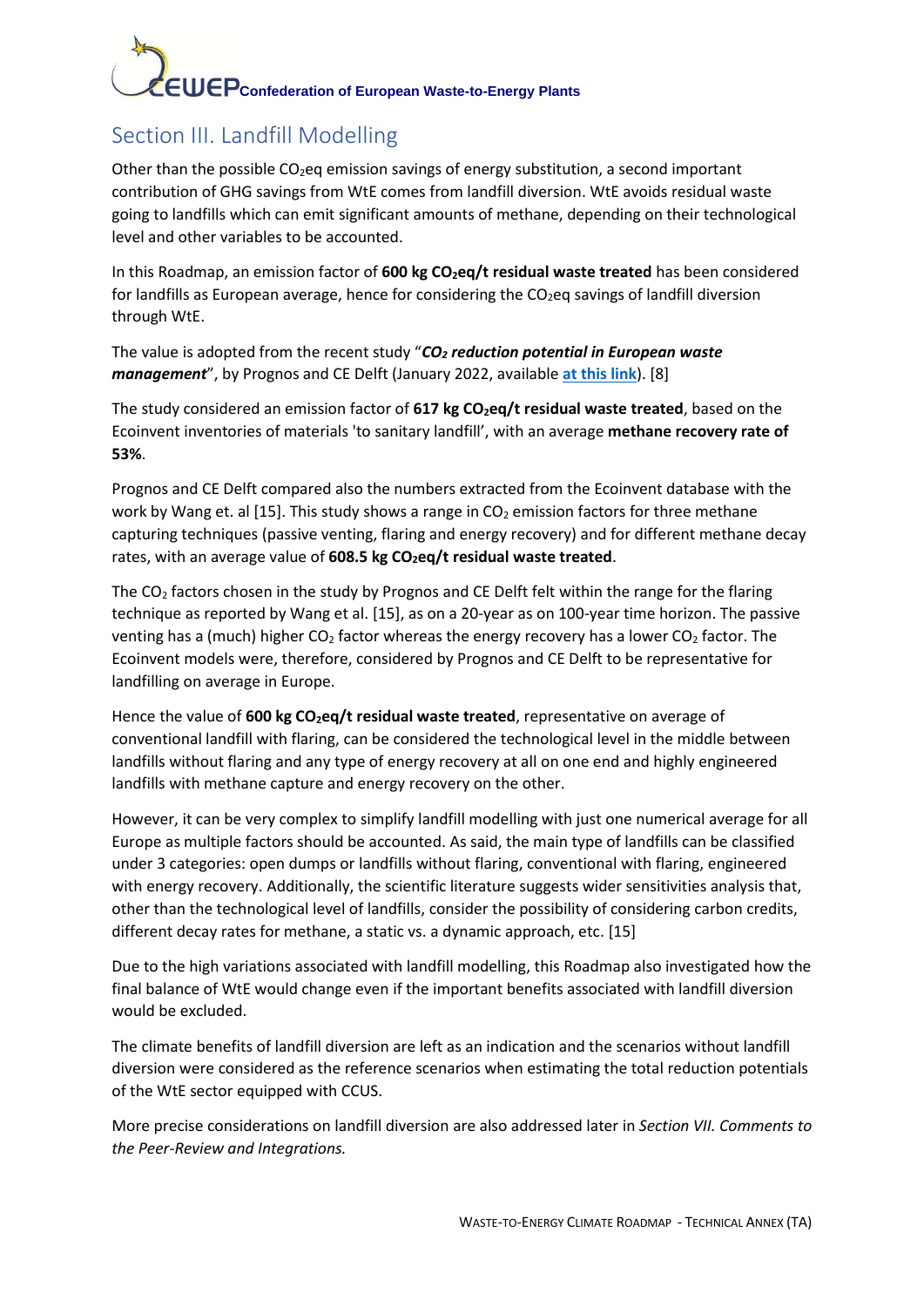## $\boldsymbol{\epsilon}$ W $\boldsymbol{\epsilon}$ P $\boldsymbol{\epsilon}$ onfederation of European Waste-to-Energy Plants

### <span id="page-9-0"></span>Section IV. IBA Recovery

The  $CO<sub>2</sub>$ eq savings achievable in WtE plants through the recovery of ferrous and non-ferrous metals from incineration bottom ash (IBA) are considered in the order of **-60 kg CO2eq per tonne of waste treated.**

This value is adopted and rounded from the work of Bisinella et. al [1], (**-63 kg CO2eq per tonne of waste treated**), which is also in line with the one used in the estimations by IEAGHG. [13]

As expressed in the [CEWEP bottom ash fact sheet,](https://www.cewep.eu/wp-content/uploads/2017/09/FINAL-Bottom-Ash-factsheet.pdf) the  $CO<sub>2</sub>$ eq savings through ferrous and nonferrous metals recovery from IBA can be indicated in an equivalent way as 2000 kg  $CO<sub>2</sub>eq/ton$  metals recovered.

#### **OTHER CO2eq SAVINGS**

The recovery of the inert fraction could lead to further  $CO_2$ eq savings but this depends on the final use and application of the mineral fraction of the IBA. Due to the complexities of considering a full LCA analysis, such benefits would result beyond the scope of this work and are not considered.

Similarly, some considerations could be done on the **IBA Carbonation effect** that removes CO<sub>2</sub> from air, hence delivering further CO<sub>2</sub>eq benefits. The natural carbonation process of IBA, which involves a reaction between carbon dioxide in the ambient air and calcium in the material, is initiated when the IBA reaches contact with air:

> $CO<sub>2</sub> + H<sub>2</sub>O \leftrightarrow H<sub>2</sub>CO<sub>3</sub>$  $CaO + 2H_2O \leftrightarrow Ca(OH)_2 + 2H^+$  $H_2CO_3 + Ca(OH)_2 \rightarrow CaCO_3 + 2H_2O$

The carbonation binds carbon dioxide to the IBA, which also decreases the pH. Normally the IBA is stored during six months to lower the pH from circa 12 to a pH of 8.5-9. The carbonation process that occurs during this time is affected by how much air the IBA is exposed to, the chemical composition, the grain size and the moisture content of the material. Preliminary estimations on the amount of carbon dioxide that could be captured by IBA carbonation can be found in the investigation "*Slag - a carbon dioxide sink? A study of carbonation in slag from combustion of household and industrial waste*" [16] and other available investigations in the technical literature. [17]

A precise accounting of the additional CO<sub>2</sub>eq savings achievable with the carbonation process of IBA goes beyond the scope of this work and it is left as a reflection for future considerations.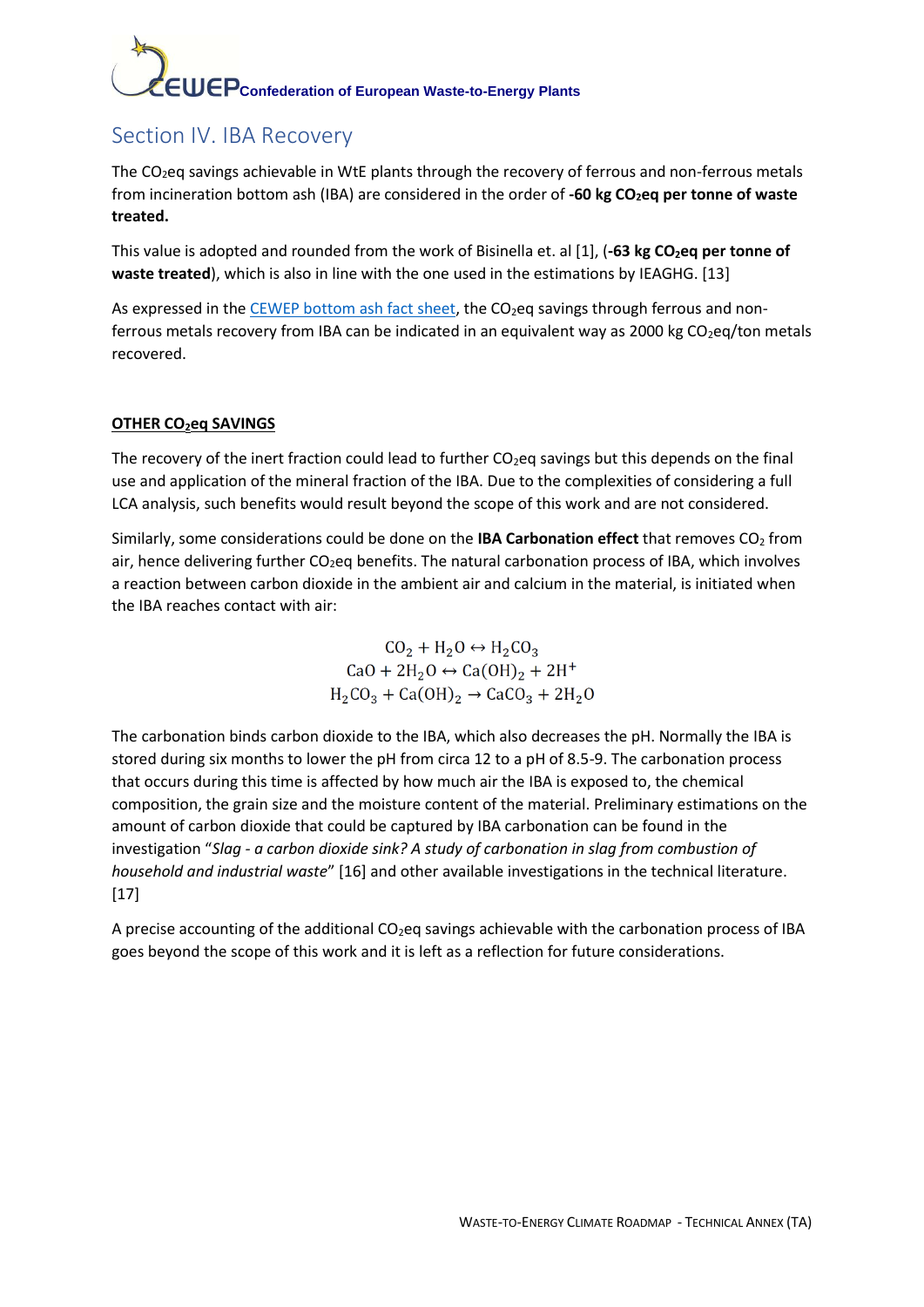### <span id="page-10-0"></span>Section V. Flue gas condensation

From scientific literature [1] and model simulations [13], flue gas condensation is recommended when applying carbon capture technologies in WtE plants for 4 main reasons:

- 1. Process Temperature: it cools down flue gases and helps the absorption process that must occur at low temperature (differently than the stripping process at high temperature);
- 2. Reduces the flue gas volume thereby increasing the  $CO<sub>2</sub>$  vapour pressure;
- 3. Delivers a further abatement of pollutants in the flu gas that:
	- a. protect the solvent from degradation and poisoning
	- b. improve the quality of the captured  $CO<sub>2</sub>$
- 4. **Ensure Heat recovery (most important):** partially counterbalance the significant energy penalty of the CO<sup>2</sup> capture unit. Higher auxiliary requirements for the heat pumps are also envisaged, but more thermal energy is available at high temperature for heat recovery and supply.

As said in *Section IIc*, the IEAGHG report on the application of carbon capture technologies in the WtE sector showed that on a district heating scheme through the integration of a heat pump, it is possible to recover enough energy from the WtE process to cover the needs of the  $CO<sub>2</sub>$  capture system. [13]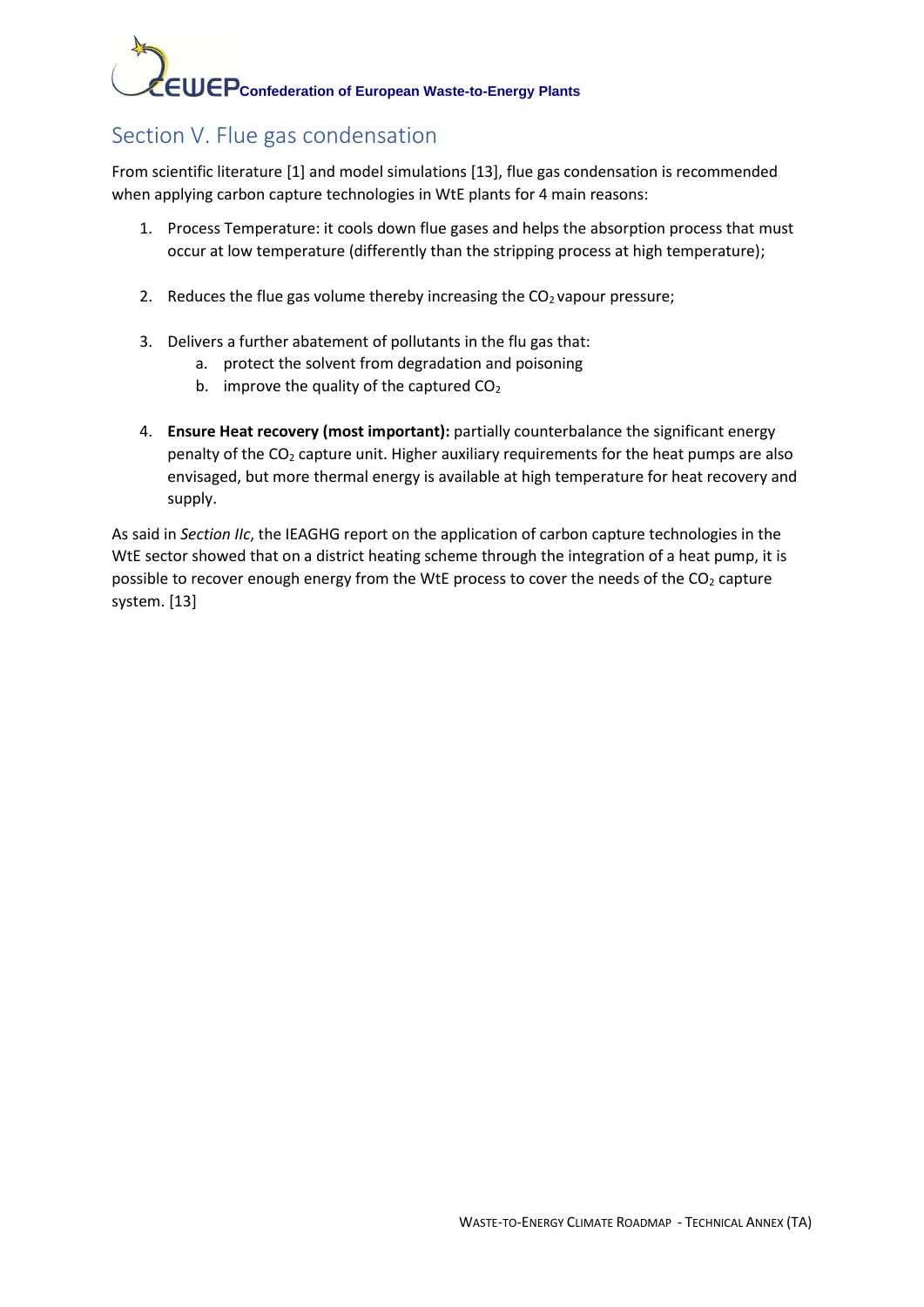### <span id="page-11-0"></span>Section VI. Waste Generation

It is assumed that the total amount of the residual waste treated by WtE and its composition will remain constant (ca. **100 million tonnes of residual waste per year**).

In the first place, keeping residual waste treated by WtE facilities constant at current levels is a necessary assumption to allow a clear comparison between the CO<sub>2</sub>eq reduction potentials of the different scenarios (Status Quo, Future with CCUS, CCUS+ and CCUS++).

Secondly, waste prevention, eco-design and more virtuous consumption patterns will favour a decrease in waste generation in the next years. On the other hand, population and GDP growth, demographic change, among others could increase waste generation. The decrease of residual waste going to landfills, in accordance with the landfill directive, will also increase the amount of residual waste that will need final treatment. These dynamics and the combination of these aspects are hard to predict and model, but they should be kept in mind.

Finally, in line with the findings of the 2019 [WtE Sustainability](https://www.cewep.eu/circular-economy-calculator/) Roadmap by CEWEP, residual waste will not disappear in the next decades even if the higher Circular Economy targets of waste prevention and recycling are reached by 2035.

More recently this was also confirmed by the study "*CO<sup>2</sup> reduction potential in European waste management*", by Prognos and CE Delft (January 2022, available **[at this link](https://ce.nl/wp-content/uploads/2022/02/CE_Delft_Prognos_210169_CO2_reduction_potential_European_waste_mngt_FINAL.pdf)**). [8]

A sensitivity analysis on the variations of the CO<sub>2</sub>eq reduction potential under different amounts of residual waste treated by WtE yearly is out of scope in this work. This assessment could be further explored in future investigations.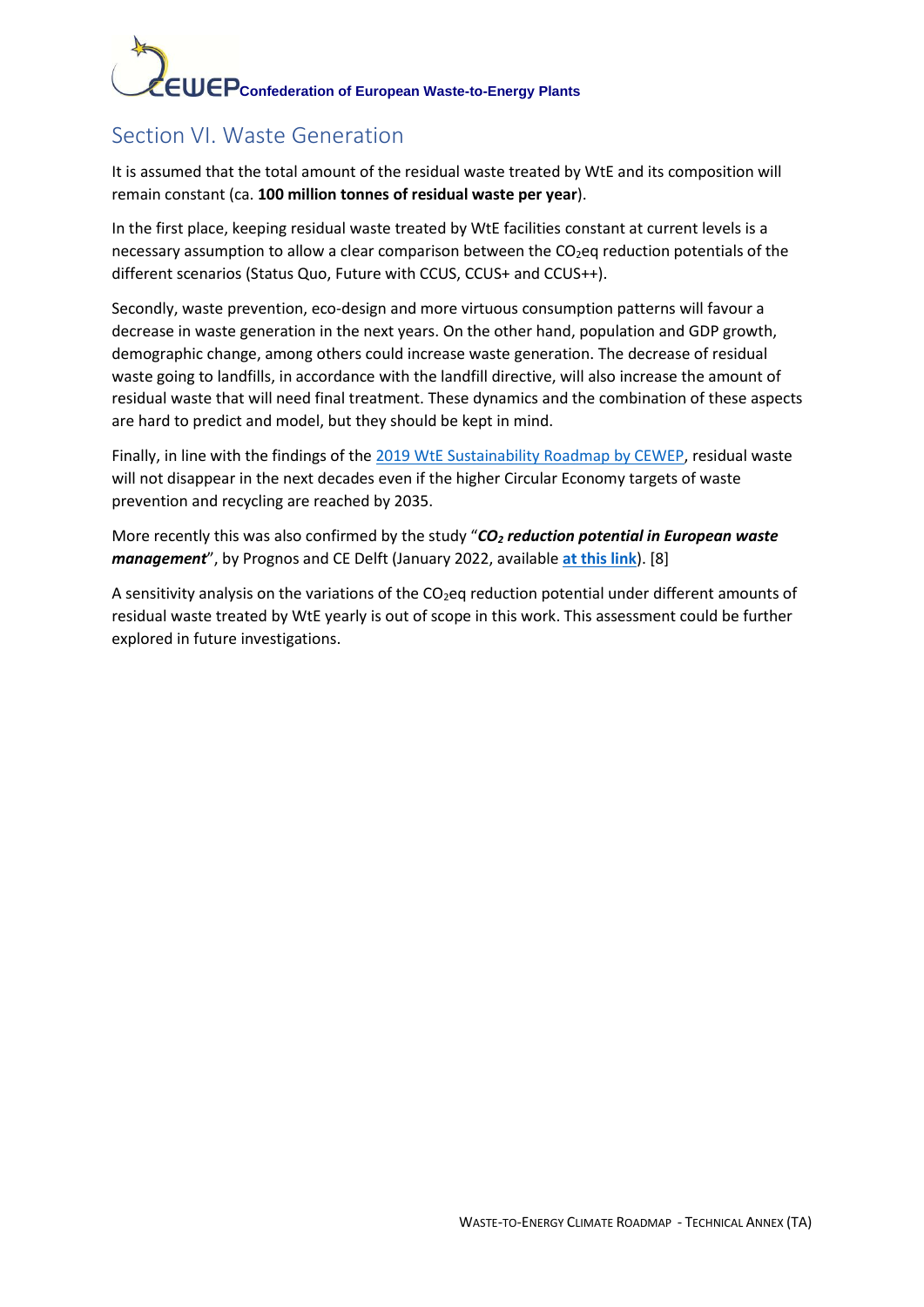#### <span id="page-12-0"></span>Section VII. Comments to the Peer-Review and Integrations

The work was peer-reviewed by Thomas Højlund Christensen, Professor at the Technical University of Denmark (DTU) in May 2022.

The main conclusion of the peer-review was that "*The roadmap presents a logic and datasupported overview of the climate change aspects W-t-E as it looks today and as it may develop with the introduction of carbon capture including storage or utilization*. *The only shortcomings to be mentioned are the comparison with landfilling and the unspecified use of the term CCUS as a combination of CCS and CCU*."

#### <span id="page-12-1"></span>*Section VII.a - Comments to the Peer-Review: Landfill modelling*

**The first shortcoming addressed is related to landfill modelling**. The peer review suggests that *"the data used on the climate change impacts of landfilling are likely overestimating the impacts of the landfill beyond what modern landfilling technology causes."*

In this Roadmap, an emission factor of 600 kg  $CO<sub>2</sub>$ eq/t residual waste treated has been considered for landfills as European average. This value is adopted from the recent study "*CO<sup>2</sup> reduction potential in European waste management*", by Prognos and CE Delft. [8]

As explained in *Section III. Landfill Modelling*, Prognos and CE Delft considered a value of 617 kg CO2eq/t waste, based on the Ecoinvent inventories of materials 'to sanitary landfill', with an average methane recovery rate of 53%.

Prognos and CE Delft compared the numbers extracted from the Ecoinvent database with the work by Wang et. al [15] and found that Ecoinvent data falls within the range by Wang et al. ('flare gas control' for landfills, characterization factors of the 5th assessment report - AR5, neutral  $CO<sub>2</sub>$ b).

As reported by Prognos and CE Delft, in the supporting information by Wang et. al [15], available at [this link,](https://pubs.acs.org/doi/suppl/10.1021/acs.est.9b04066/suppl_file/es9b04066_si_001.pdf) table S6 (extract below) summarizes the GWP estimates: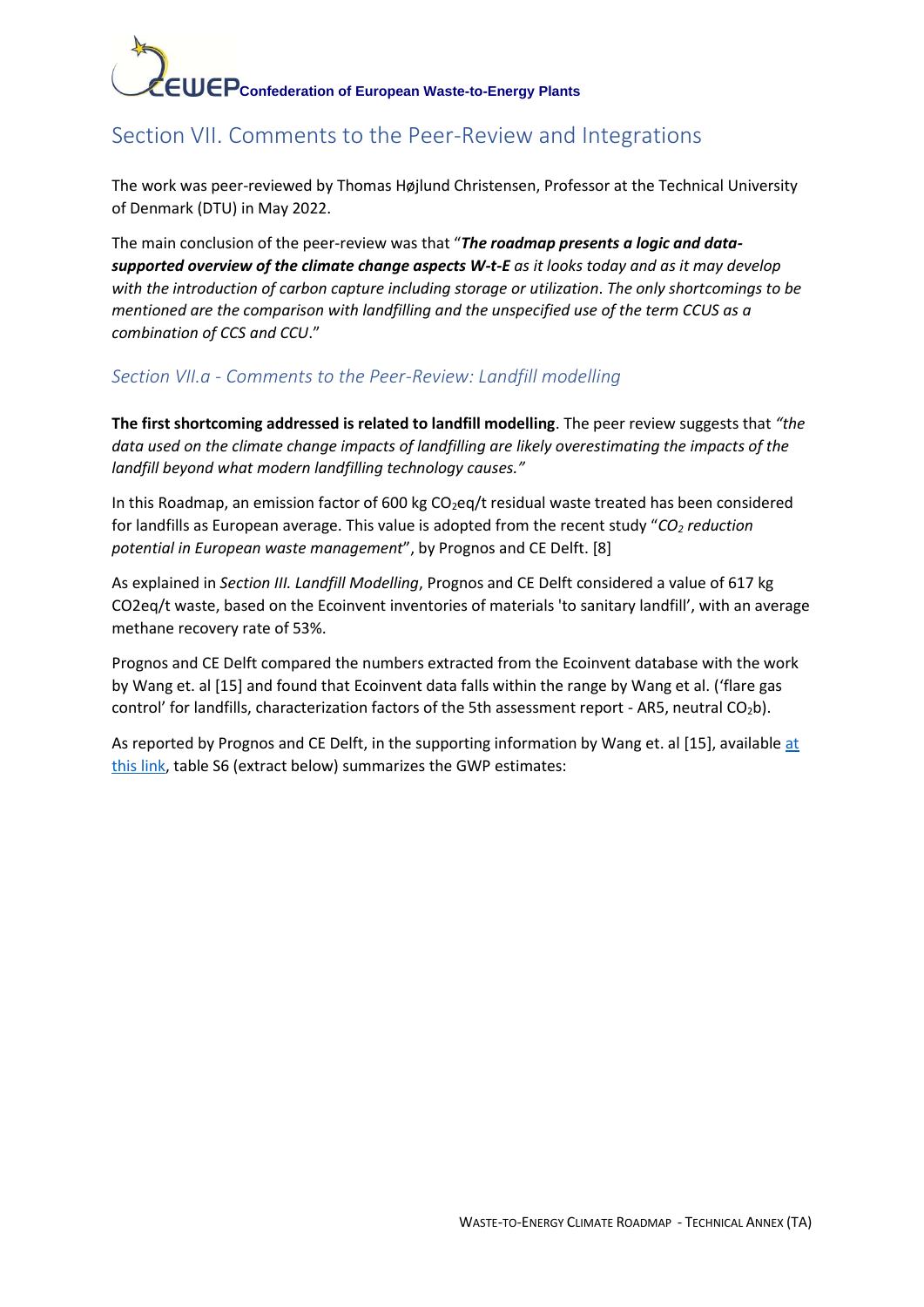|                                 |                        |                                | rapic porti rominima y taote tot critti thominico trabea on chi pecimitor compaetea ana tribuece in ule biaa<br>Static 100-yr GWP (kg CO <sub>2</sub> e/Mg wet waste) |                           |                           | Dynamic<br>Static 20-yr GWP (kg CO <sub>2</sub> e/Mg wet waste)<br>$100 - vr$ |                           |                                                         |                                               |                              |                           |                           |                           |                                                    |
|---------------------------------|------------------------|--------------------------------|-----------------------------------------------------------------------------------------------------------------------------------------------------------------------|---------------------------|---------------------------|-------------------------------------------------------------------------------|---------------------------|---------------------------------------------------------|-----------------------------------------------|------------------------------|---------------------------|---------------------------|---------------------------|----------------------------------------------------|
| <b>Biogenic C</b><br>Accounting | Gas<br>Control         | Decay<br>Rate k<br>$(vr^{-1})$ | AR4, no<br>ccfb, no<br>OX                                                                                                                                             | AR5, no<br>eefb, no<br>OX | AR5, no<br>ccfb, w/<br>OX | AR5, w/<br>ccfb, no<br>OX                                                     | AR5, w/<br>ccfb, w/<br>OX | <b>GWP</b><br>(kg<br>CO <sub>2</sub> e/Mg<br>wet waste) | AR4, no<br>ccfb, no<br>$\overline{\text{OX}}$ | $AR5$ , no<br>ccfb, no<br>OX | AR5. no<br>ccfb, w/<br>OX | AR5, w/<br>ccfb, no<br>OX | AR5, w/<br>ccfb, w/<br>OX | Dynamic 20-yr<br>$GWP$ (kg $CO2e/Mg$<br>wet waste) |
| Positive<br>CO <sub>2</sub> b   | Passive<br>Venting     | $k = 0.02$                     | 1835                                                                                                                                                                  | 2028                      | 2157                      | 2415                                                                          | 2544                      | 445                                                     | 4863                                          | 5637                         | 5701                      | 5765                      | 5830                      | 1279                                               |
|                                 |                        | $k = 0.04$                     | 1835                                                                                                                                                                  | 2028                      | 2157                      | 2415                                                                          | 2544                      | 657                                                     | 4863                                          | 5637                         | 5701                      | 5765                      | 5830                      | 2225                                               |
|                                 |                        | $k = 0.06$                     | 1835                                                                                                                                                                  | 2028                      | 2157                      | 2415                                                                          | 2544                      | 745                                                     | 4863                                          | 5637                         | 5701                      | 5765                      | 5830                      | 2933                                               |
|                                 |                        | $k = 0.12$                     | 1835                                                                                                                                                                  | 2028                      | 2157                      | 2415                                                                          | 2544                      | 885                                                     | 4863                                          | 5637                         | 5701                      | 5765                      | 5830                      | 4189                                               |
|                                 | Flare                  | $k = 0.02$                     | 1260                                                                                                                                                                  | 1376                      | 1453                      | 1608                                                                          | 1685                      | 1013                                                    | 3074                                          | 3537                         | 3576                      | 3615                      | 3653                      | 484                                                |
|                                 |                        | $k = 0.04$                     | 1037                                                                                                                                                                  | 1122                      | 1179                      | 1293                                                                          | 1351                      | 1062                                                    | 2378                                          | 2720                         | 2749                      | 2777                      | 2806                      | 864                                                |
|                                 |                        | $k = 0.06$                     | 951                                                                                                                                                                   | 1025                      | 1075                      | 1173                                                                          | 1223                      | 1031                                                    | 2112                                          | 2408                         | 2433                      | 2458                      | 2482                      | 1172                                               |
|                                 |                        | $k = 0.12$                     | 930                                                                                                                                                                   | 1002                      | 1049                      | 1144                                                                          | 1192                      | 1045                                                    | 2047                                          | 2332                         | 2356                      | 2380                      | 2404                      | 1813                                               |
|                                 | Energy<br>Recover<br>у | $k = 0.02$                     | 681                                                                                                                                                                   | 742                       | 783                       | 864                                                                           | 905                       | 1739                                                    | 1636                                          | 1880                         | 1900                      | 1920                      | 1940                      | 444                                                |
|                                 |                        | $k = 0.04$                     | 648                                                                                                                                                                   | 706                       | 744                       | 821                                                                           | 859                       | 2071                                                    | 1547                                          | 1777                         | 1796                      | 1815                      | 1834                      | 792                                                |
|                                 |                        | $k = 0.06$                     | 670                                                                                                                                                                   | 730                       | 770                       | 850                                                                           | 890                       | 2148                                                    | 1609                                          | 1849                         | 1869                      | 1889                      | 1909                      | 1078                                               |
|                                 |                        | $k = 0.12$                     | 761                                                                                                                                                                   | 831                       | 878                       | 972                                                                           | 1019                      | 2190                                                    | 1862                                          | 2143                         | 2167                      | 2190                      | 2213                      | 1692                                               |
| Neutral<br>CO <sub>2</sub> b    | Passive<br>Venting     | $k = 0.02$                     | 1100                                                                                                                                                                  | 1293                      | 1422                      | 1680                                                                          | 1809                      | 913                                                     | 4128                                          | 4902                         | 4966                      | 5030                      | 5095                      | 530                                                |
|                                 |                        | $k = 0.04$                     | 1100                                                                                                                                                                  | 1293                      | 1422                      | 1680                                                                          | 1809                      | 1214                                                    | 4128                                          | 4902                         | 4966                      | 5030                      | 5095                      | 1464                                               |
|                                 |                        | $k = 0.06$                     | 1100                                                                                                                                                                  | 1293                      | 1422                      | 1680                                                                          | 1809                      | 1279                                                    | 4128                                          | 4902                         | 4966                      | 5030                      | 5095                      | 2163                                               |
|                                 |                        | $k = 0.12$                     | 1100                                                                                                                                                                  | 1293                      | 1422                      | 1680                                                                          | 1809                      | 1308                                                    | 4128                                          | 4902                         | 4966                      | 5030                      | 5095                      | 3400                                               |
|                                 | Flare                  | $k = 0.02$                     | 525                                                                                                                                                                   | 641                       | 718                       | 873                                                                           | 950                       | 239                                                     | 2339                                          | 2802                         | 2841                      | 2880                      | 2918                      | $-256$                                             |
|                                 |                        | $k = 0.04$                     | 302                                                                                                                                                                   | 387                       | 444                       | 558                                                                           | 615                       | 280                                                     | 1643                                          | 1985                         | 2014                      | 2042                      | 2071                      | 119                                                |
|                                 |                        | $k = 0.06$                     | 216                                                                                                                                                                   | 290                       | 340                       | 438                                                                           | 488                       | 247                                                     | 1377                                          | 1673                         | 1698                      | 1723                      | 1747                      | 423                                                |
|                                 |                        | $k = 0.12$                     | 195                                                                                                                                                                   | 267                       | 314                       | 409                                                                           | 457                       | 255                                                     | 1312                                          | 1597                         | 1621                      | 1645                      | 1669                      | 1055                                               |
|                                 | Energy<br>Recover<br>у | $k = 0.02$                     | $-54$                                                                                                                                                                 | 7                         | 48                        | 129                                                                           | 169                       | $-311$                                                  | 901                                           | 1144                         | 1165                      | 1185                      | 1205                      | $-296$                                             |
|                                 |                        | $k = 0.04$                     | $-87$                                                                                                                                                                 | $-29$                     | 9                         | 85                                                                            | 124                       | $-112$                                                  | 812                                           | 1042                         | 1061                      | 1080                      | 1099                      | 47                                                 |
|                                 |                        | $k = 0.06$                     | $-65$                                                                                                                                                                 | $-5$                      | 35                        | 115                                                                           | 155                       | $-31$                                                   | 874                                           | 1114                         | 1134                      | 1154                      | 1174                      | 329                                                |
|                                 |                        | $k = 0.12$                     | 26                                                                                                                                                                    | 96                        | 143                       | 237                                                                           | 284                       | 95                                                      | 1127                                          | 1408                         | 1431                      | 1455                      | 1478                      | 934                                                |
|                                 |                        |                                |                                                                                                                                                                       |                           |                           |                                                                               |                           |                                                         |                                               |                              |                           |                           |                           |                                                    |

Table S6, A Summary Table for GWP Estimates Based on All Scenarios Considered and Evaluated in the Study

- at GWP 100 years horizon values are between 267 and 950 kg CO<sub>2</sub> eq. (green box above) (Ecoinvent arrives at 617 kg  $CO<sub>2</sub>$  eq.)

- at GWP 20 years horizon values are between 1597 and 2918 kg CO<sub>2</sub> eq. (red box above) (Ecoinvent arrives at 1801 kg  $CO<sub>2</sub>$  eq.)

The CO<sub>2</sub> factors in the study by Prognos and CE Delft felt within the range for the flaring technique as reported by Wang et al. [15], on a 20-year as well as on a 100-year time horizon. The passive venting has a (much) higher  $CO<sub>2</sub>$  factor whereas the energy recovery has a lower  $CO<sub>2</sub>$  factor. The Ecoinvent models were, therefore, validated and considered by Prognos and CE Delft a good representation for landfilling on average.

Hence the value of 600 kg  $CO<sub>2</sub>$ eq/t residual waste treated, representative on average of conventional landfill with flaring, can be considered in Europe the technological level in the middle between landfills without flaring and any type of energy recovery at all on the one hand and highly engineered landfills with methane capture and energy recovery on the other.

(As an approximation and for comparability reasons, this number was assumed constant in the status quo and in the future scenario.)

Additionally, this can be considered a first and conservative estimation of the heterogenous situation of landfills in Europe.

Looking at Eurostat data, Europe still landfills almost 60 million tonnes of municipal waste annually and significantly more when commercial and industrial waste is included (ca. **100 million tonnes of non-inert waste per year**).

Regarding greenhouse gas emissions accounting, data are sent by countries to United Nations Framework Convention on Climate Change (UNFCCC) and the EU GHG Monitoring Mechanism (EU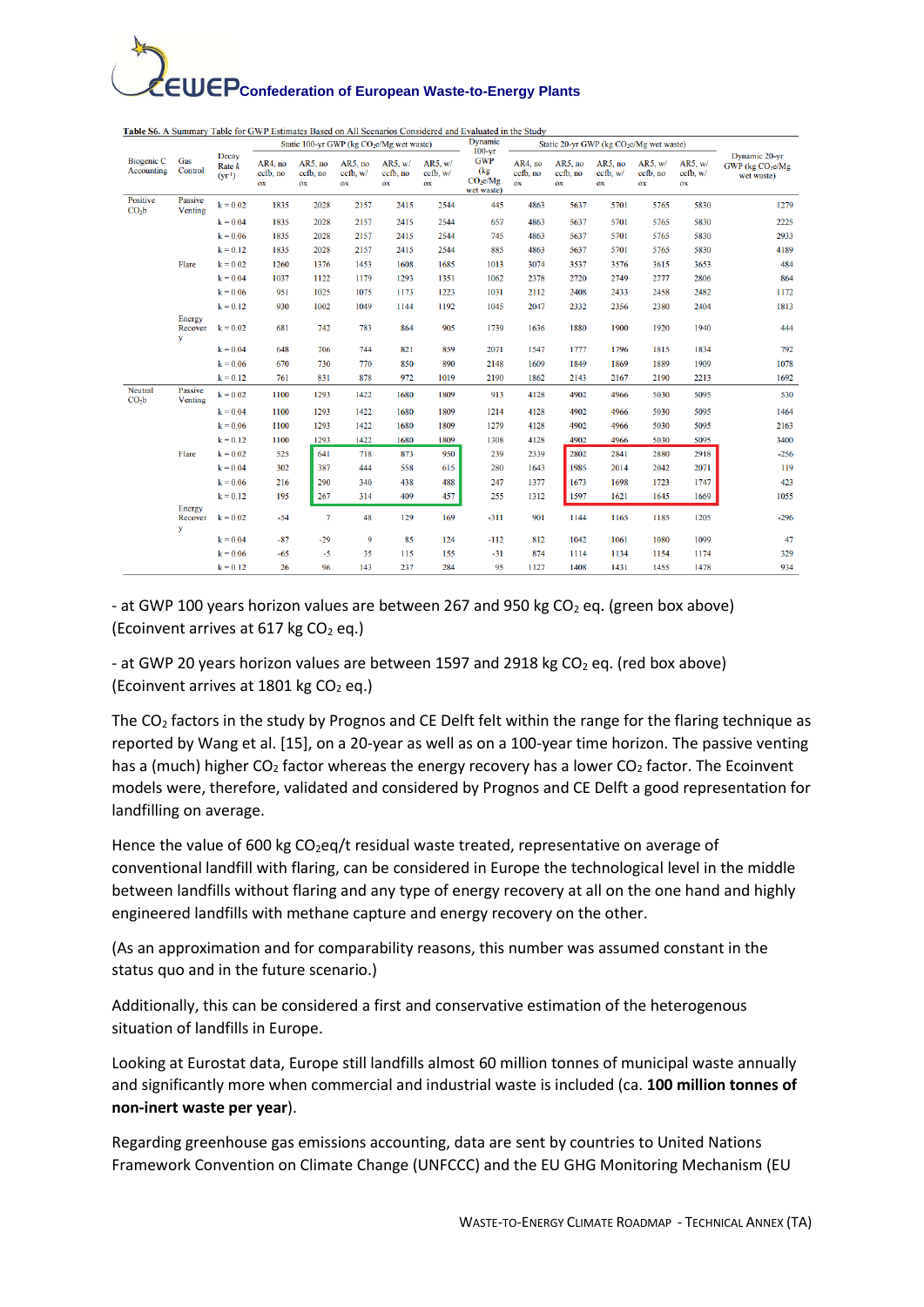Member States). These are collected by the European Environmental Agency (EEA) and availabl[e at](https://www.eea.europa.eu/data-and-maps/data/data-viewers/greenhouse-gases-viewer)  [this link.](https://www.eea.europa.eu/data-and-maps/data/data-viewers/greenhouse-gases-viewer)

Analysing and merging accurately Eurostat data with the total CO<sub>2</sub>eq emissions reported by the European Environmental Agency, a representation of the actual levels of methane emission (CO<sub>2</sub>eq) from landfills in Europe can be estimated.



*Figure2: CEWEP elaboration and analysis of total waste flows from landfills and relative methane emissions (CO2eq) in Europe (EU27+UK)*

Comparing the total amount of waste landfilled in Europe (EU27+UK) with the total amount of methane emissions recorded (CO<sub>2</sub>eq), a value of around 970 kg CO<sub>2</sub>eq/t residual waste treated can be found for 2018, according to the latest and official data available. This means that 1 tonne of mixed residual waste sent to landfill in Europe currently releases ca. 1 tonne of CO<sub>2</sub>eq, as an order of magnitude.

Similar estimations, adopting a comparable approach of this Roadmap, have been conducted by the Environmental Protection Agency (EPA) in the United States of America. On average, the U.S. EPA has determined that WtE facilities reduce GHG emissions by one tonne of  $CO<sub>2</sub>$ eq for every ton of waste diverted from landfill and processed.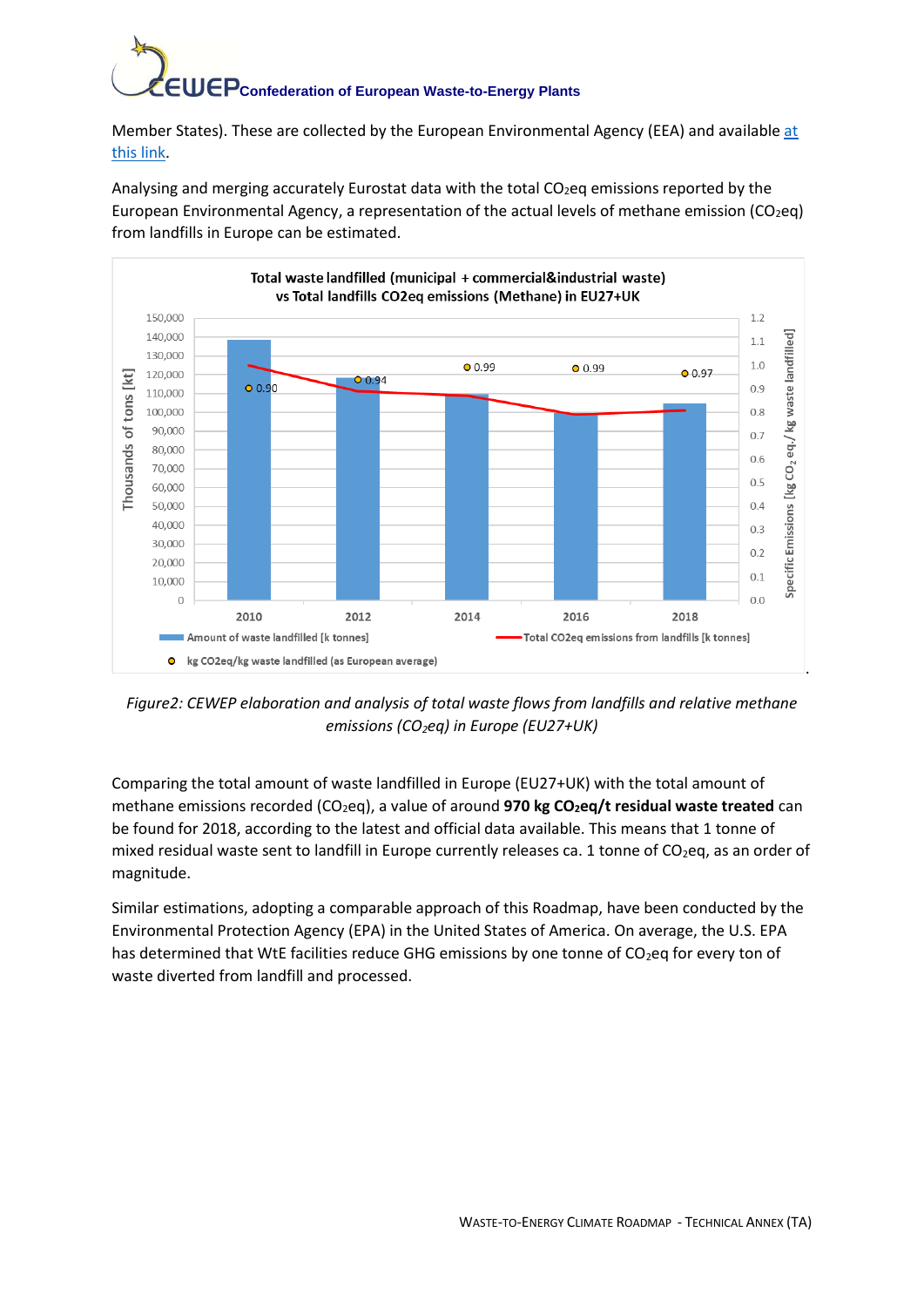On average, the U.S. EPA has determined that WTE facilities reduce GHG emissions by one ton of CO2 equivalents (CO2e) for every ton of MSW diverted from landfill and processed.



More information and references at the U.S. EPA websit[e at this link.](https://www.epa.gov/smm/energy-recovery-combustion-municipal-solid-waste-msw)

At any case, as described in *Section III* previously, it can be very complex to simplify landfill modelling with just one numerical average for all Europe as multiple factors should be accounted. As said, the main type of landfills can be classified under 3 categories: open dumps or landfills without flaring, conventional with flaring, engineered with energy recovery. Additionally, the scientific literature suggests wider sensitivities analysis that, other than the technological level of landfills, consider the possibility of considering carbon credits for landfills, different decay rates for methane, a static vs. a dynamic approach, etc. [15]

Acknowledging the complexities, variabilities, and the multiple parameters to be taken into account in landfill modelling, the CEWEP Climate Roadmap also investigated how the final balance of WtE would change even if the important benefits associated with landfill diversion would be excluded.

Taking a conservative approach, the scenario without accounting for landfill diversion was chosen as the default one when estimating the total reduction potentials of the WtE sector as absolute figures. Considering also landfill diversion the climate savings would be much higher but this was left as a qualitative consideration only. A precise accounting is offered as food for thoughts and for further estimations in the future.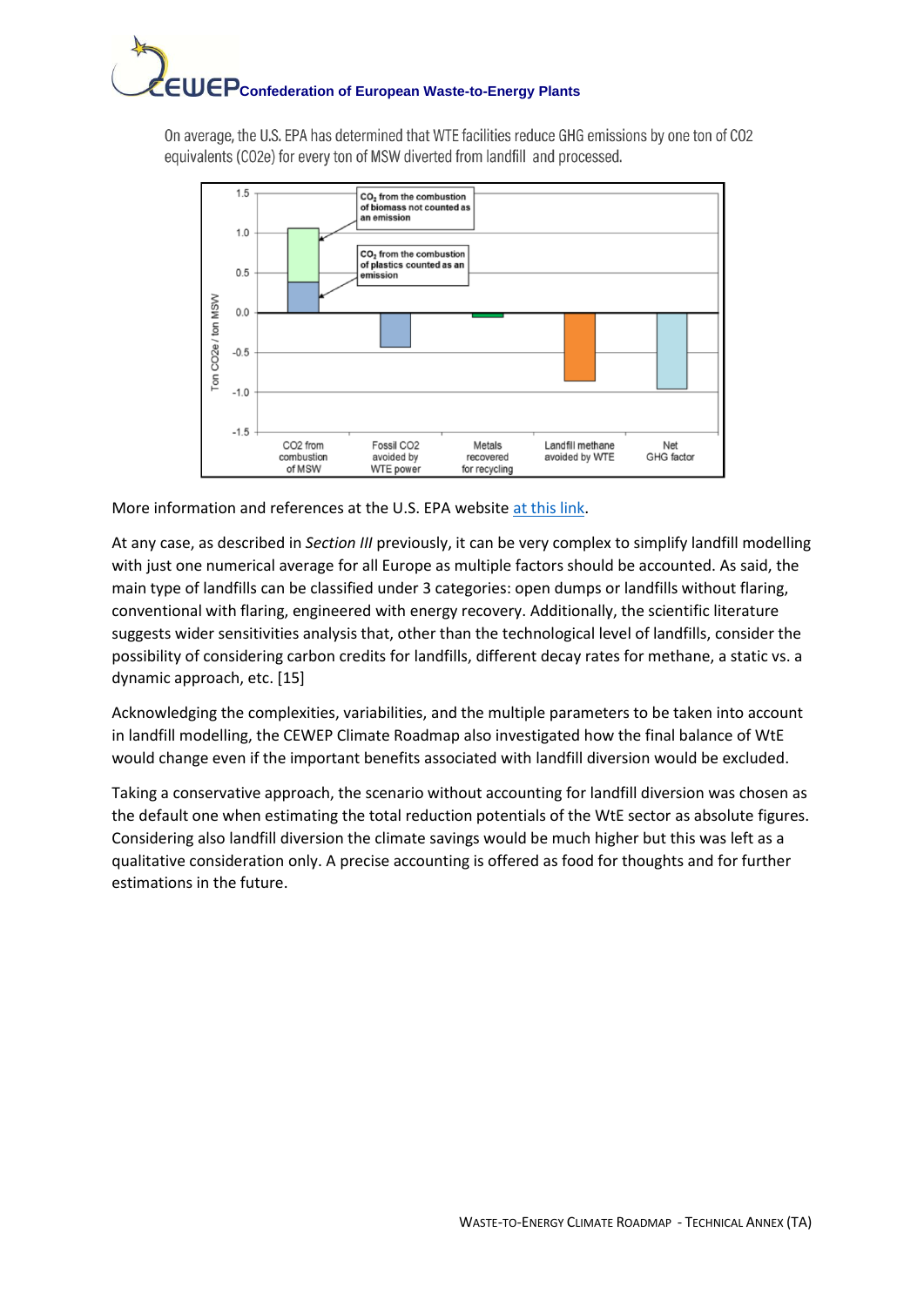#### <span id="page-16-0"></span>*Section VII.b - Comments to the Peer-Review: CCU*

**The second short-coming in this work addressed by the peer-review was related to CCU** and *"the unspecified use of the term CCUS as a combination of CCS and CCU".* More precisely, the peer review suggested that *"In order to ensure real savings in climate change impacts of introducing CCS and CCU, more care must be paid to the CCU options, while the CCS always provides net savings with respect to climate change."*

Indeed, the CO<sub>2</sub>eq savings delivered by CCU depends case-by-case on the final use of captured CO<sub>2</sub>.

As explained before in the final note of *Section IIc*, it is out of scope of this work to provide a full LCA of the different paths that the captured  $CO<sub>2</sub>$  could have beyond the boundaries of WtE installations. As a first estimation, this work wants to focus on the benefits of capturing  $CO<sub>2</sub>$ , independently from the final use or application that the captured  $CO<sub>2</sub>$  will have outside WtE facilities. For a further assessment, the work "*Climate Change impacts of introducing carbon capture and utilisation (CCU) in waste incineration*" is suggested [14]. This accurate LCA work assessed for example different possibilities for CO<sup>2</sup> use via Hydrogenation with the purpose of producing feedstock chemicals or fuels such as methane, methanol, dimethyl ether (DME) and formic acid. However, the comprehensive life cycle assessment showed how technology choices and the benefits of CCU applied to WtE depend on the energy system in which the WtE operates throughout its lifetime, and on the markets for the CCU products.

Direct utilisation of the captured  $CO<sub>2</sub>$  resulted beneficial only on a local basis when substituting fossil-based  $CO<sub>2</sub>$ , obtaining similar benefits to CCS.

Using CO<sub>2</sub> in combination with H<sub>2</sub> is at its early developments and it's complex to assess its relative benefits on a climate perspective in the near future. Keeping in mind the significant consumption of electricity for hydrogen production, the benefits associated with CCU applications will also depend on the surplus of renewable energy available. This does not mean that CCU in terms of producing hydrogenated chemicals and fuels cannot be beneficial, but it will depend on the energy context in which WtE plants will operate in the future.

One of the main findings by Christensen et. al [14] is that the use of  $CO<sub>2</sub>$  as feedstock chemicals provides more benefits than use as fuels, and CCU solutions focusing on methanol and DME are the most promising technologies.

In summary, for simplicity reasons and as commonly adopted, CCS and CCU have been considered in this Roadmap under the same macro category "CCUS". This wants to mainly represent the rising opportunity for capturing  $CO<sub>2</sub>$  from WtE plants, as an extra tool towards negative emissions.

Building on this Roadmap, a more precise assessment on the different paths for CCU in combination with WtE is underpinned for future investigations.